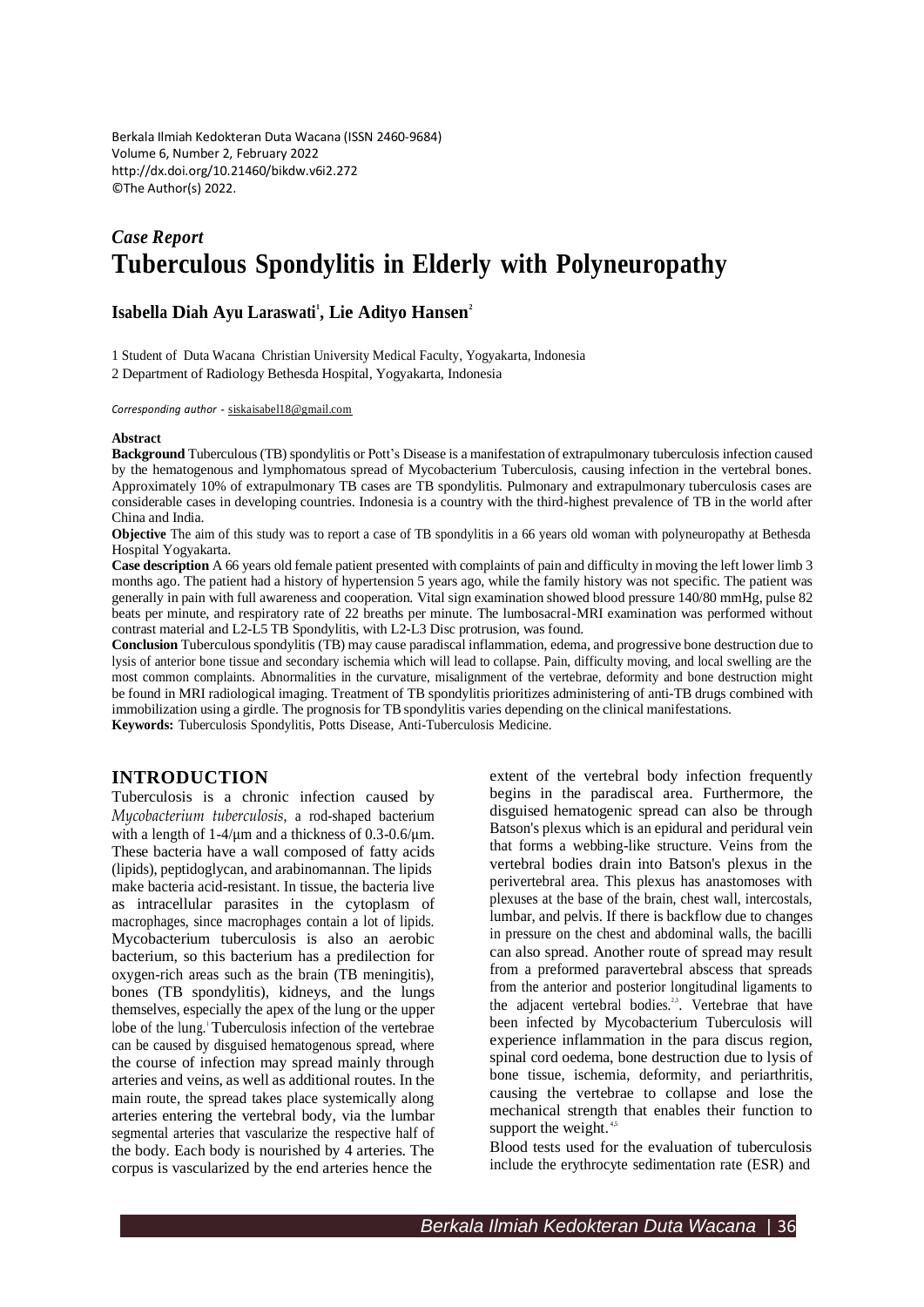the level of C-reactive protein (CRP). In 60-83% of TB cases, the ESR usually increases by about 0.20 mm/hr. On radiological examination, the initial radiographic appearance of the vertebrae is vertebral osteoporosis, joint space narrowing, and unclear paradiscal margins of the vertebral bodies.<sup>6</sup> Computed tomography (CT) scan of the vertebrae is useful for assessing the extent of bone destruction, posterior infection, and infections of the craniovertebral, cervical vertebrae, and sacroiliac joints, which are not readily visible on plain radiographs.<sup>7</sup> Magnetic resonance imaging (MRI) is the gold standard for demonstrating an extension of disease to soft tissues, the spread of tuberculous abscess, and nerve compression. <sup>8</sup>MRI is also useful for differentiating tuberculous spondylitis from pyogenic infection. Tuberculous spondylitis more commonly occurs in the thoracolumbar spine (40%) 9 and presents a thin-walled, regular paravertebral abscess, while pyogenic spondylitis shows the thick and irregular-walled one.<sup>10</sup>

The duration of pharmacological therapy for cases of tuberculous spondylitis is still in research, The World Health Organization (WHO) guideline (2021) recommends undergoing OAT treatment for 9 months. The anti-tuberculosis drugs (OAT) given are isoniazid, rifampin, pyrazinamide, ethambutol, or streptomycin given in the initiation phase for 2 months, followed by isoniazid and rifampin for 7 months in the continuation phase. Surgical intervention can be performed in situations such as lack of response to therapy or recurrence, severe weakness, and persistence or worsening of neurological deficit even after the start of therapy, instability, severe pain, and deformity.<sup>11</sup> Complications that can occur are severe kyphosis due to the bone damage that occurs, leading to considerable bone destruction. This will eventually result in paraplegia in the lower extremities known as Pott's paraplegia<sup>12</sup> The prognosis of TB spondylitis varies depending on the clinical manifestations that occur. Prognosis improves when treatment is delivered promptly, high mortality in children aged less than 5 occur up to 30%. 13

# **CASE DESCRIPTION**

#### *Patients Information*

A 66-years-old female patient visited the Neurology Clinic of Bethesda Hospital Yogyakarta with complaints of pain and difficulty in moving the left lower extremity 3 months ago. The patient also complained of pain that radiated from the waist to the left lower extremity. The patient had a previous history of hypertension 5 years ago, no historyof tuberculosis infection, and no specific family history.

#### *Clinical Finding*

The general condition of the patient appeared to be in pain with full awareness and cooperation. Examination of vital signs showed blood pressure of 140/80 mmHg, pulse 82 beats per minute, and respiratory rate 22 breaths per minute. In this patient,

there was a neurological deficit in which there was a decrease in motoric strength in the left leg.

#### *Diagnosis Assessment*

On the first visit, the patient was diagnosed with Unspecific Polyneuropathy and treated with analgesics and mecobalamin. The patient's condition did not improve, a Lumbosacral-MRI examination without contrast material was performed. Based on the MRI images, it was found that there was an impression of lumbar spondyloarthrosis with lordotic alignment rigidity and L4-L5 listhesis, presence of deformity at L3-L4 level, narrowing at L2-L3 level and disc material protrusion as seen in Fig 1 and 2. We concluded these finding to be Spondylitis TBL2- L5, with disc protrusion L2-L3.







*Figure 2. MRI Lumbosacral (T1 Sa Sagittal Section)*Red circle shows narrowing at L2-L3 level and protrusion of disc material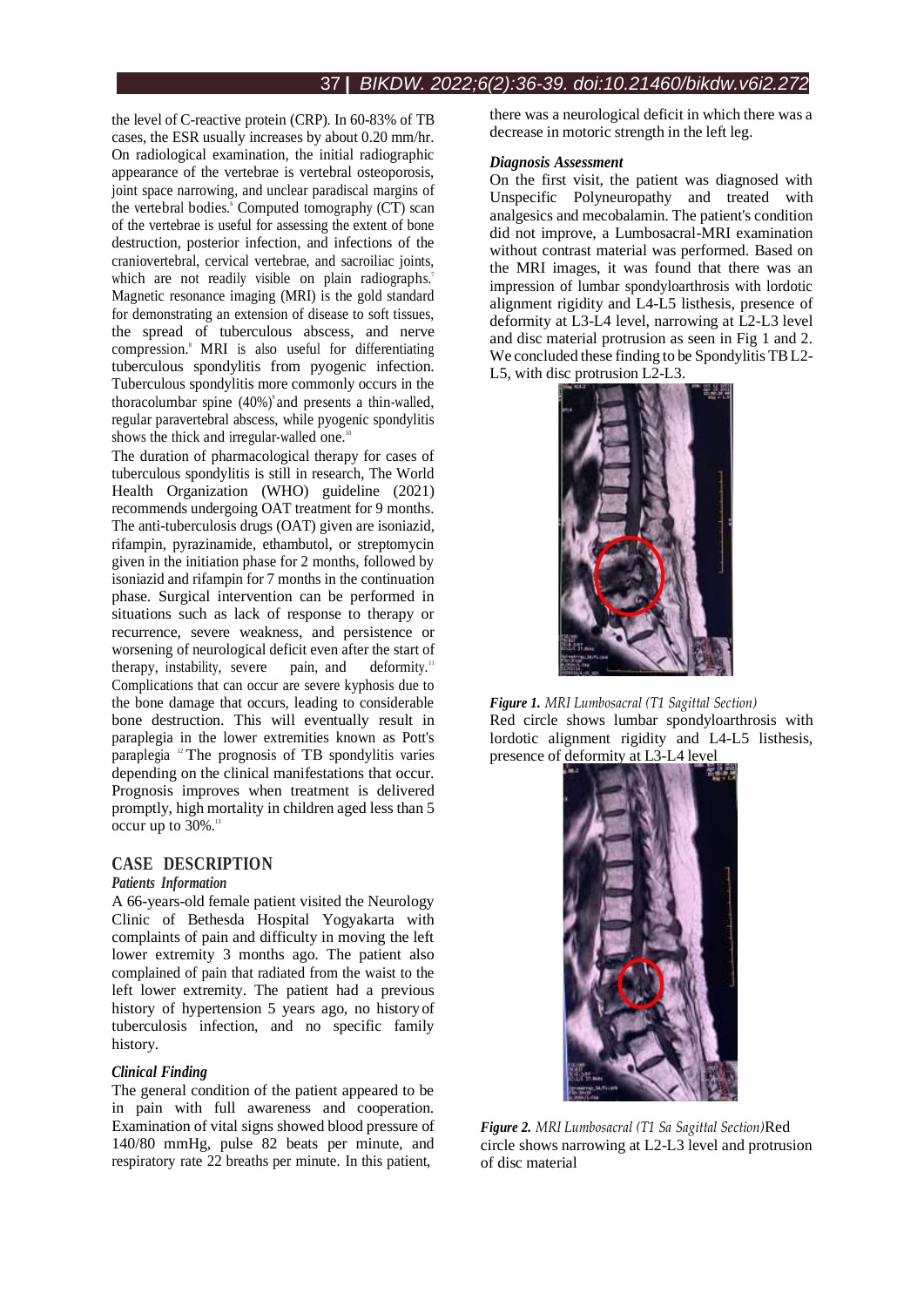# **DISCUSSION**

Tuberculous spondylitis is extrapulmonary tuberculosis that requires early detection to prevent further neurological complications. The most common site of TB spondylitis is the thoracolumbar vertebra, followed by the thoracic vertebrae, lumbar vertebrae, and cervical vertebrae. In this patient, the location of the lesion was in the lumbar vertebral segment. The main complaints (83-100% of cases) are back pain caused by disruption of the intervertebral discs and spinal instability, nerve compression or pathological fracture, exacerbated by spinal movement, coughing, and weight-bearing. Typical symptoms of lung tuberculous such as cough, fever, and weight loss, were relatively rare (32%). This may be due to Mycobacterium tuberculosis which is dormant in the vertebrae during primary infection.<sup>14</sup> Primary focus can be active or dormant, obvious or latent, either pulmonary or extrapulmonary. Typical symptoms of pulmonary TB and medical history that support a radiological diagnosis (Primary Tuberculosis) are not primary symptoms. Tuberculosis bacilli can travel from the lungs to the spine via Batson's paravertebral venous plexus or via lymphatic drainage to the para-aortic lymph nodes. Patients with TB spondylitis also have complications of neurological deficits. In this patient, there was a neurological deficit in which there was a decrease in motoric strength in the left leg. This condition was caused by compression of the paraspinal abscess in the spinal cord. Infection of the vertebrae was followed by a chronic inflammatory response characterized by epithelioid cells, Langhans cells, lymphocytes, and inflammatory exudate, which together formed a characteristic histopathological lesion called a tubercle. This infection usually begins in the anterior cancellous bone within the vertebral body followed by the destruction of the vertebral body, extending down the anterior longitudinal ligament and forming an abscess near the vertebral body.

Based on national and international guidelines, the standard treatment protocol for TB spondylitis is OAT (isoniazid, rifampin, ethambutol, and pyrazinamide) with a treatment duration of 9-12 months, and can be extended to 24 months in severe cases. In this patient, surgical intervention was not recommended due to the elderly age, although the

patient also met the indications for surgical intervention such as the presence of neurological deficits and spinal deformities. Various studies have shown that the majority (82-95%) of patients with TB spondylitis respond very well to OAT treatment. Almost all OATs penetrate well into the target lesion. The prognosis for neurologic deficits is good in 75% to 95% of treated TB spondylitis patients. Many factors influence recovery from paraplegia resulting from tuberculous spondylitis. These factors include the general physical condition of the patient, including immunological status, age, spinal cord status, level, and, number of vertebrae involved. Other factors influencing recovery were the degree of spinal deformity (almost no recovery even after radical decompression surgery in patients with kyphosis greater than 60 degrees), duration and degree of paraplegia, time to start treatment, type of treatment, and drug sensitivity.<sup>15,16</sup>

### **CONCLUSION**

Tuberculous spondylitis (TB) can cause inflammation of the paradiscus, edema, progressive bone destruction, which is caused by lysis of anterior bone tissue, and secondary ischemia that will cause collapse. Pain, moving difficulty, and local swelling are the most frequently found symptoms and signs. MRI radiology imaging presented abnormalities in curvature, vertebral alignment, deformity, and bone destruction. Treatment of TB spondylitis is based on anti-TB drugs combined with immobilization by wearing a corset. The prognosis of TB spondylitis varies depending on the clinical manifestations that occur.

#### **REFERENCES**

- 1. Setiati S, Alwi I, Sudoyo AW, Stiyohadi B, Syam AF. 2014. Buku ajar ilmu penyakit dalam jilid II Edisi VI.Jakarta: InternaPublishing.
- 2. Williams A, Hussell T, Lloyd C. 2012. Immunology: mucosal and body surface defences. Chichester. West Sussex; Hoboken.
- 3. Urdahl KB, Shafiani S, Ernst JD. Initiation and regulation of T-cell responses in tuberculosis. Mucosal immunology. 2011; 4(3): 288–93.
- 4. Dheda K, Schwander SK, Zhu B, van Zyl-Smit RN, Zhang Y. The immunology of tuberculosis: from bench to bedside. Respirology. 2010; 15(3): 433–50.
- 5. Kolls JK, Khader SA. The role of Th17 cytokines in primary mucosal immunity. Cytokine & growth factor reviews. 2010; 21(6): 443–8.
- 6. Wang H, Li C, Wang J, et al. Characteristics of patients with spinal tuberculosis: seven-year experience of a teaching hospital in Southwest China. Int Orthop. 2012 Jul;36(7):1429-34. doi: 10.1007/s00264-012-1511-z